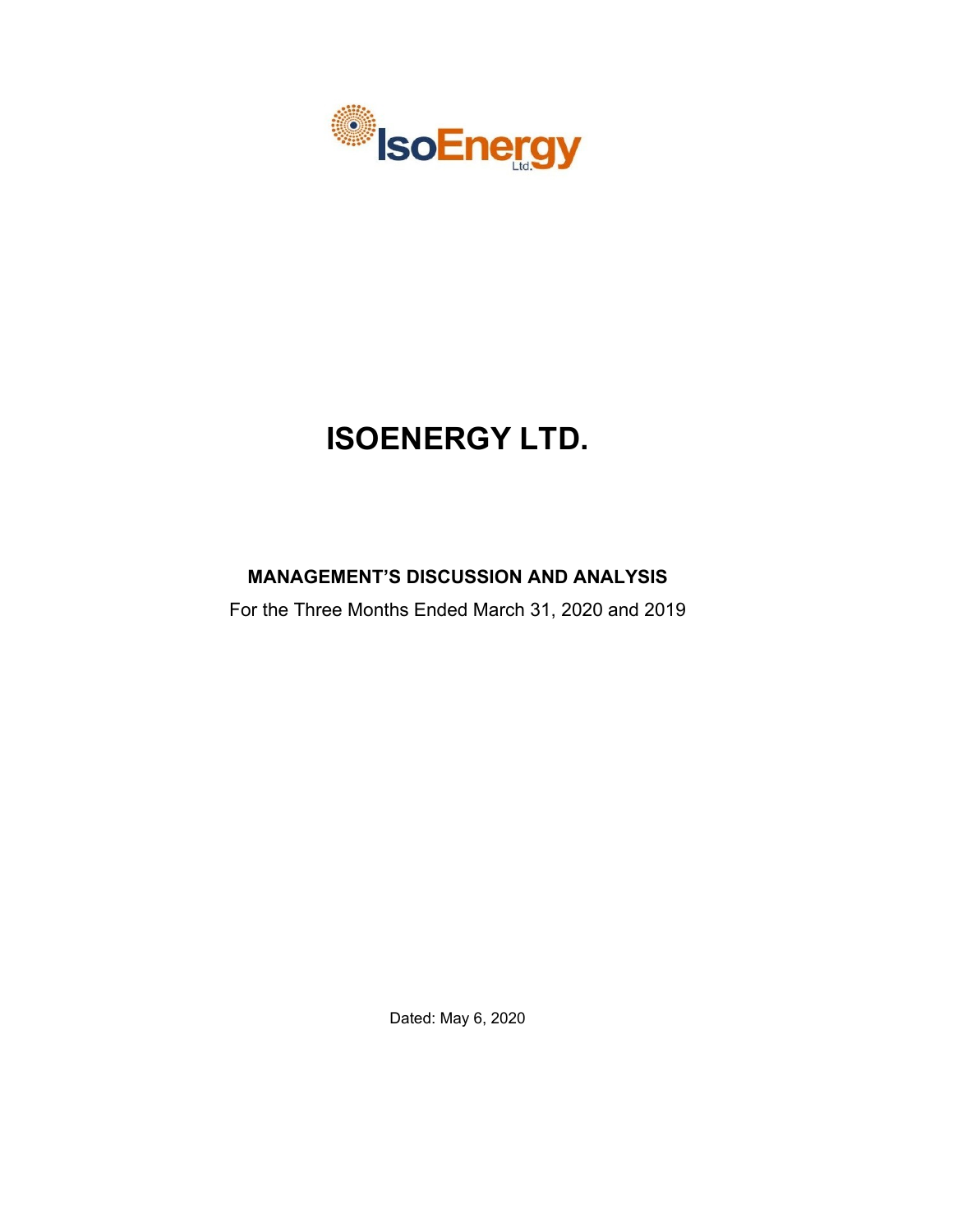# **GENERAL**

This management's discussion and analysis ("**MD&A**") is management's interpretation of the results and financial condition of IsoEnergy Ltd. ("**IsoEnergy**" or the "**Company**") for the three months ended March 31, 2020 and includes events up to the date of this MD&A. This discussion should be read in conjunction with the unaudited financial statements for the three months ended March 31, 2020 and 2019 and the notes thereto (together, the "**Interim Financial Statements**") and other corporate filings, including the audited financial statements for the years ended December 31, 2019 and 2018 (the "**Annual Financial Statements**"), all of which are available under the Company's profile on SEDAR at www.sedar.com. All dollar figures stated herein are expressed in Canadian dollars, unless otherwise specified. This MD&A contains forward-looking information. Please see "Note Regarding Forward-Looking Information" for a discussion of the risks, uncertainties and assumptions used to develop the Company's forward-looking information.

# **Technical Disclosure**

All scientific and technical information in this MD&A has been reviewed and approved by Mr. Steve Blower, P.Geo., Vice President – Exploration for IsoEnergy. Mr. Blower is a qualified person for the purposes of National Instrument 43-101 *Standards of Disclosure for Mineral Projects ("***NI 43-101***")*. Mr. Blower has verified the sampling, analytical, and test data underlying the information or opinions contained herein by reviewing original data certificates or reviewing the data collection protocols.

For additional information regarding the Company's Radio, Thorburn Lake and Larocque East projects, including its quality assurance and quality control procedures, please see the technical reports entitled "Technical Report for the Radio Project, Northern Saskatchewan" dated effective August 19, 2016,"Technical Report for the Thorburn Lake Project, Northern Saskatchewan" dated effective September 26, 2016, and "Technical Report for the Larocque East Project, Northern Saskatchewan" dated effective May 15, 2019, respectively, in each case, on the Company's profile at [www.sedar.com.](http://www.sedar.com/)

The historical mineral resource estimate at the Mountain Lake project referred to below, was reported in the technical report entitled "Mountain Lake Property, Nunavut" and dated February 15, 2005. This resource is a historical estimate and a qualified person has not done sufficient work to classify the historical estimate as a current mineral resource estimate. As a result, the historical estimate is not being treated as a current mineral resource. However, the Company believes that the historical estimate is relevant and reliable, as it was prepared by a "qualified person" (as defined in NI 43-101) with significant experience with the project, using methods that were standard in the industry.

The historical estimate was prepared with the polygonal method using only intervals greater than 0.1%  $U_3O_8$  with a vertical thickness of at least 1.0 metre. Polygon sides were determined by drawing lines perpendicular to, and one half the distance to each adjacent drill hole. Estimated uranium was then obtained by multiplying the polygon areas by their thickness, a specific gravity of 2.5, and the grade of the drill hole interval. The mineral resource was classified as inferred.

In order to upgrade or verify the historical estimate as a current mineral resource estimate, the Company anticipates that it will need to incorporate the drilling data collected by Triex Minerals Corp. and Pitchstone Exploration Ltd. between 2006 and 2008. There are no more recent estimates available to the Company.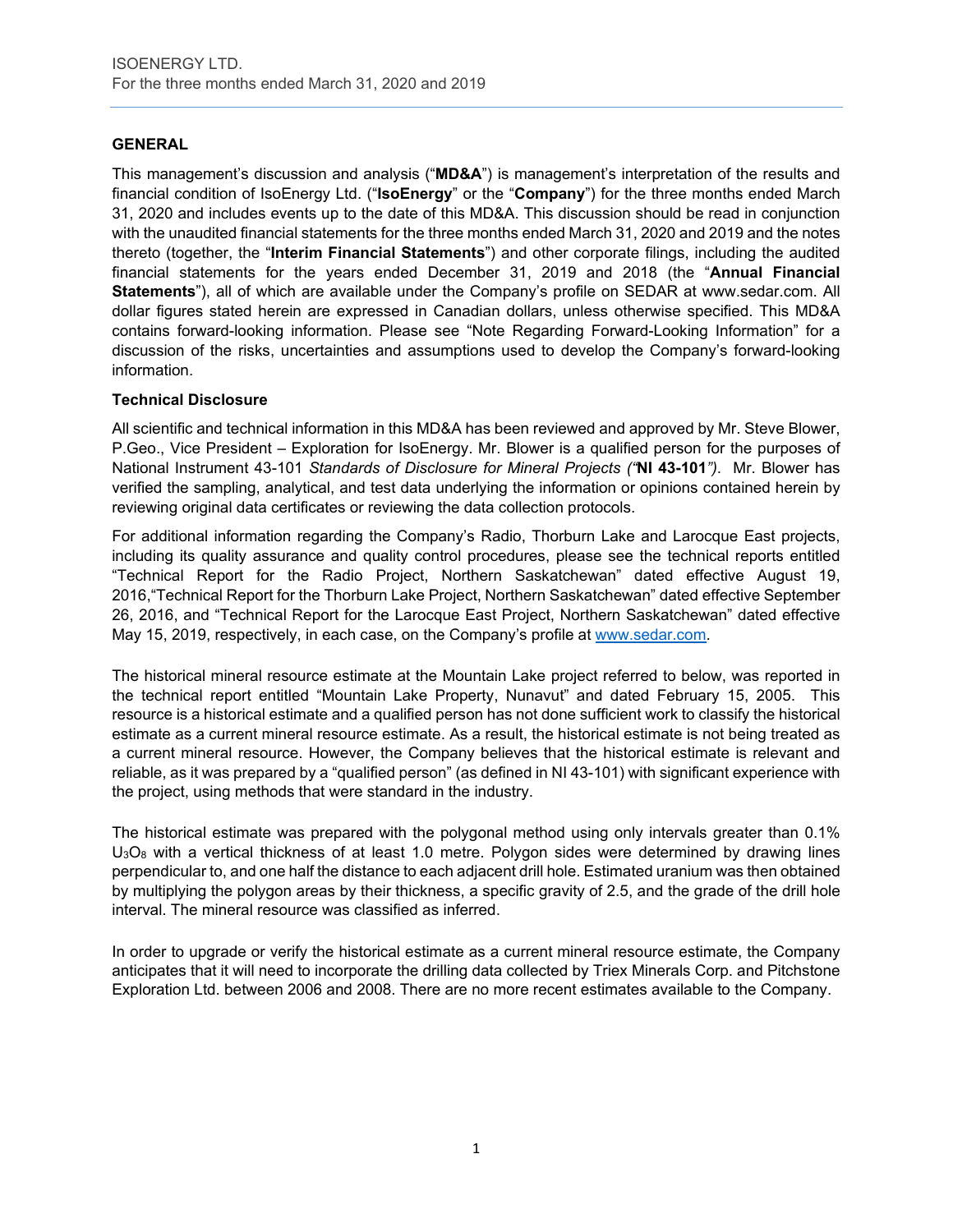# **BACKGROUND**

#### **Overview**

IsoEnergy was incorporated on February 2, 2016 under the *Business Corporations Act* (British Columbia) as a wholly-owned subsidiary of NexGen Energy Ltd. ("**NexGen**") to acquire certain exploration assets of NexGen. NexGen is a Canadian based uranium exploration company focused on the advancement of its Rook 1 Project in the Athabasca Basin, Saskatchewan. On October 19, 2016, IsoEnergy was listed on the TSXV as a Tier 2 Mining Issuer. NexGen's common shares are listed and posted for trading on the Toronto Stock Exchange and NYSE American LLC. As of the date hereof, NexGen holds 52.03% of the outstanding IsoEnergy common shares.

The principal business activity of IsoEnergy is the acquisition and exploration of uranium mineral properties, principally in the Athabasca Basin of Saskatchewan. IsoEnergy's uranium mineral properties are summarized in Table 1 below.

|  | Table 1 - Summary of Uranium Mineral Properties |  |  |  |
|--|-------------------------------------------------|--|--|--|
|--|-------------------------------------------------|--|--|--|

| Area         | <b>Project</b>           | <b>Hectares</b> | <b>Date</b><br><b>Acquired</b> | <b>Acquisition Type</b>        | <b>Encumbrances</b>              |
|--------------|--------------------------|-----------------|--------------------------------|--------------------------------|----------------------------------|
| Saskatchewan | Radio                    | 805             | 2016                           | Spun-out from NexGen           | 2% NSR*                          |
|              | <b>Thorburn Lake</b>     | 2.802           | 2016                           | Spun-out from NexGen           | 1% NSR and 10% Cl**              |
|              | 2Z                       | 354             | 2016                           | Spun-out from NexGen           | 2% NSR*                          |
|              | Carlson Creek            | 1,927           | 2016/20                        | Spun-out from<br>NexGen/Staked | 1% NSR and 10% Cl**              |
|              | Madison                  | 1,347           | 2016                           | Spun-out from NexGen           | 2% NSR*                          |
|              | North Thorburn           | 1,708           | 2016                           | Purchased                      | None                             |
|              | Geiger                   | 13,860          | 2017/18/20                     | Purchased                      | NPI applies to some<br>claims*** |
|              | East Rim                 | 6,703           | 2017                           | Staked                         | None                             |
|              | Full Moon                | 11,107          | 2017/20                        | Staked                         | None                             |
|              | Whitewater               | 6,566           | 2018                           | Staked                         | None                             |
|              | Larocque East            | 14,921          | 2018/19/20                     | Purchased/Staked               | None                             |
|              | <b>Whitewater East</b>   | 1,147           | 2018                           | Staked                         | None                             |
|              | Edge                     | 4,218           | 2019                           | Staked                         | None                             |
|              | Collins Bay<br>Extension | 9,336           | 2019                           | Staked                         | None                             |
|              | Evergreen                | 32,305          | 2020                           | Staked                         | None                             |
|              | subtotal                 | 109,106         |                                |                                |                                  |
| Nunavut      | Mountain Lake            | 5,625           | 2016                           | Staked                         | None                             |
|              |                          | 114,731         |                                |                                |                                  |

\* 2% Net Smelter Royalty ("**NSR**") on minerals other than diamonds, plus a 2% Gross Overriding Royalty on diamonds

\*\* 1% NSR plus a 10% Carried Interest ("**CI**"). The CI can be converted to an additional 1% NSR at the Holder's option.

\*\*\* Sliding scale Net Profits Interest ("NPI") ranging between 0% and 20% applies to a 7.5% interest in certain claims.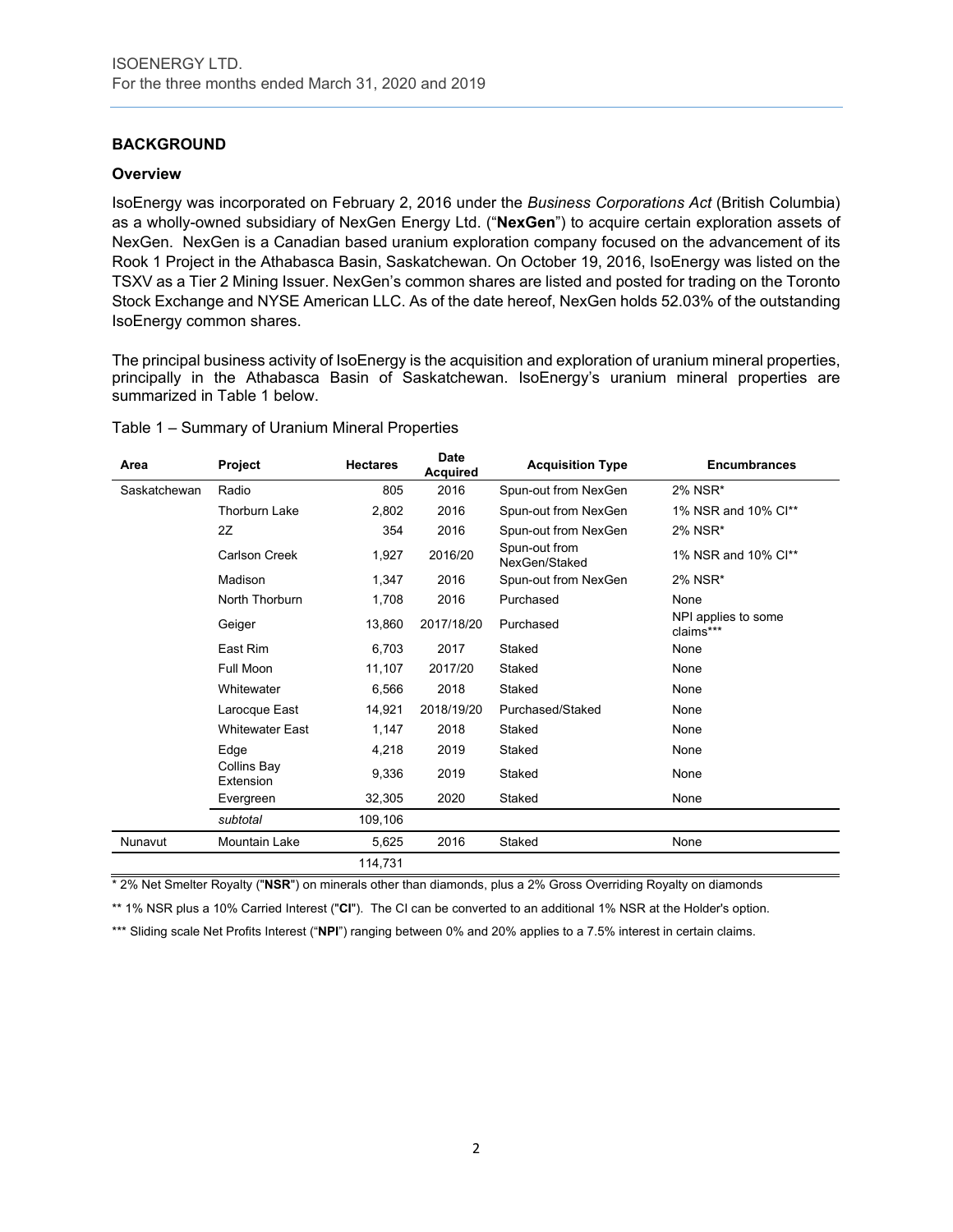Figure 1 shows the location of the Company's properties in Saskatchewan.

Figure 1 – Property Location Map



# **OVERALL PERFORMANCE**

#### **General**

In the three months ended March 31, 2020, the Company carried out exploration work on the Larocque East property in the Athabasca Basin as described below under "Discussion of Operations".

As an exploration stage company, IsoEnergy does not have revenues and is expected to generate operating losses. As at March 31, 2020, the Company had cash of \$3,722,561, an accumulated deficit of \$9,957,650 and working capital (defined as current assets less accounts payable and accrued liabilities and current portion of lease liability) of \$3,684,509.

The Interim Financial Statements do not include any adjustments relating to the recoverability and classification of recorded asset amounts and classification of liabilities that might be necessary should the Company be unable to continue as a going concern. The ability of the Company to continue as a going concern is dependent on its ability to obtain financing and achieve future profitable operations.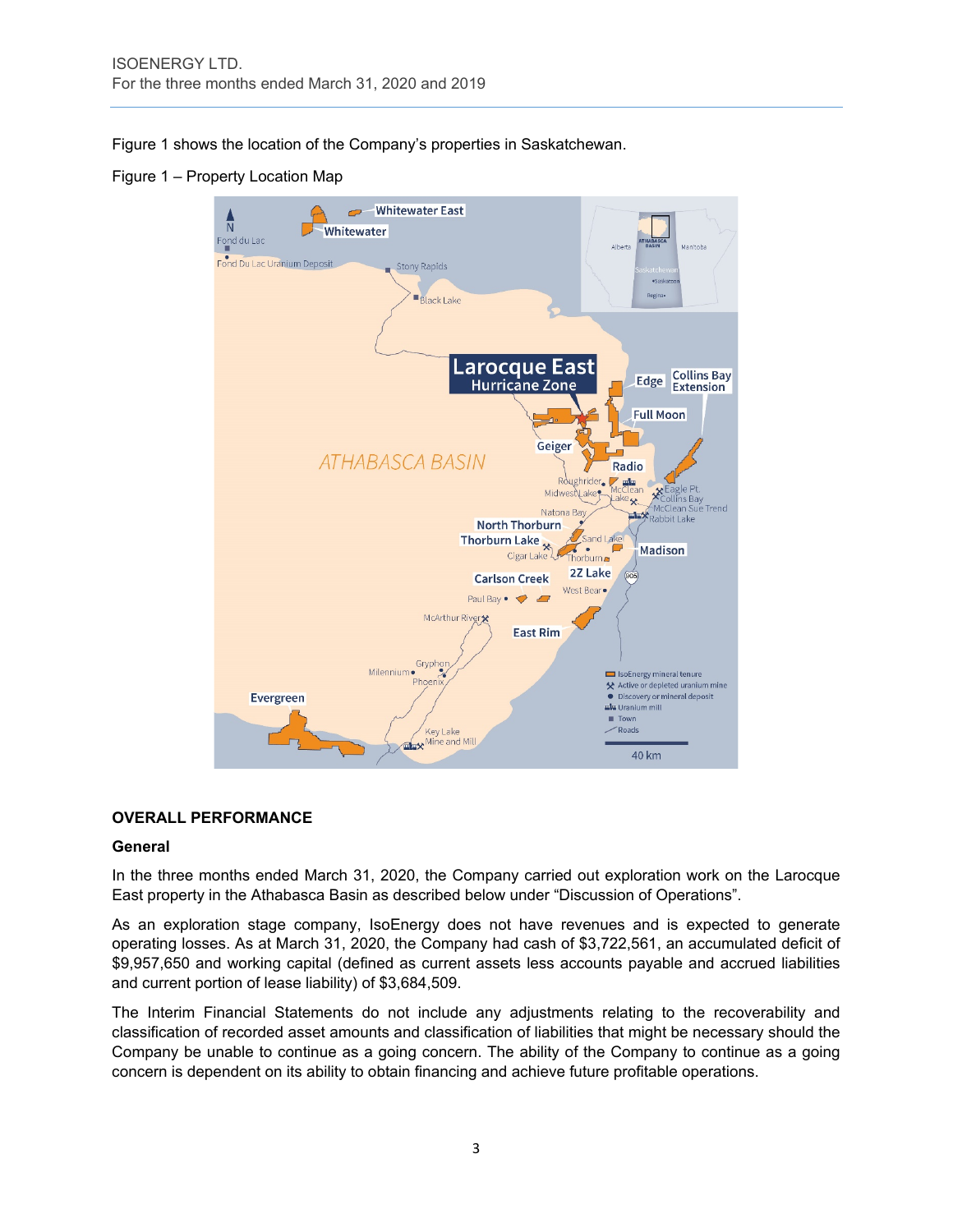# **Industry and Economic Factors that May Affect the Business**

The business of mining for minerals involves a high degree of risk. IsoEnergy is an exploration company and is subject to risks and challenges similar to companies in a comparable stage and industry. These risks include, but are not limited to, the challenges of securing adequate capital, exploration, development and operational risks inherent in the mining industry; changes in government policies and regulations; the ability to obtain the necessary permitting; as well as global economic and uranium price volatility; all of which are uncertain.

The underlying value of the Company's exploration and evaluation assets is dependent upon the existence and economic recovery of mineral reserves and is subject to, but not limited to, the risks and challenges identified above. Changes in future conditions could require material write-downs of the carrying value of the Company's exploration and evaluation assets.

In particular, the Company does not generate revenue. As a result, IsoEnergy continues to be dependent on third party financing to continue exploration activities on the Company's properties. Accordingly, the Company's future performance will be most affected by its access to financing, whether debt, equity or other means. Access to such financing, in turn, is affected by general economic conditions, the price of uranium, exploration risks and the other factors described in the section entitled "Risk Factors" included below.

#### **DISCUSSION OF OPERATIONS**

#### **Corporate Activities in 2020**

In the three months ended March 31, 2020 the Company was focused primarily on exploration activities at the Hurricane Zone on the Larocque East property in the Eastern Athabasca as discussed below. Additionally, a new 32,400-hectare uranium exploration property located in the Eastern Athabasca named Evergreen was staked along the southeast margin of the basin, approximately 20 kilometres west of the Key Lake uranium mine/mill. As well, the Carlson Creek and Full Moon properties were expanded through staking of new claims.

#### **Corporate Activities in 2019**

In the year ended December 31, 2019 the Company was focused primarily on exploration activities at the Hurricane Zone on the Larocque East property in the Eastern Athabasca as discussed below.

In 2019, two new uranium exploration properties were staked in the eastern Athabasca basin of northern Saskatchewan. An 8,577-hectare property named Collins Bay Extension was staked along trend seven kilometres to the northeast of the Eagle Point – Collins Bay – Rabbit Lake uranium mine and mill complex. Also, a 4,218-hectare property named Edge was staked nine kilometres northeast of the Company's Larocque East property to cover a large area of low magnetic susceptibility that is likely caused by the presence of prospective metasedimentary rocks in the basement.

On December 3, 2019, the Company issued 7,778,000 flow-through shares (the "**FT Shares**") at a price of \$0.45 per FT Share for aggregate gross proceeds of \$3,500,100.

On December 9, 2019 the Company issued 8,056,858 units at a price of \$0.40 per Unit for aggregate gross proceeds of \$3,222,743 (the "**Unit**"). Each Unit consisted of one non-flow through common share and onehalf of a share purchase warrant (the "**Warrant**") with each Warrant entitling the holder to purchase an additional common share for a period of two years at an exercise price of \$0.60.

Share issuance costs for the December 2019 financings were \$322,802, net of \$95,556 of tax. Share issuance costs includes \$64,449 related to 466,680 brokers' warrants which were valued using the Black-Scholes model with a corresponding amount added to the warrant reserve account in Equity. The brokers'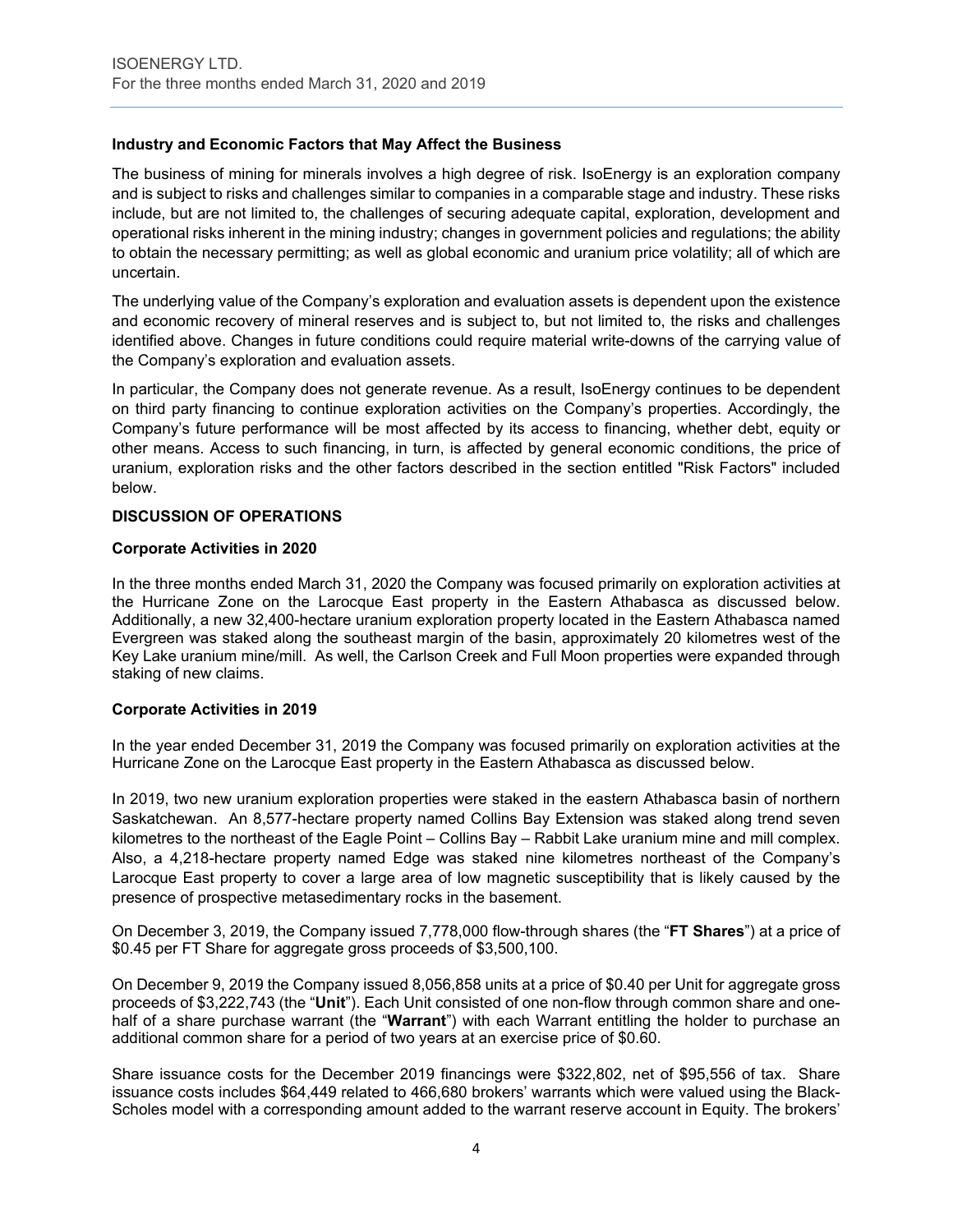warrants entitle the holder to purchase an additional common share for a period of two years at an exercise price of \$0.45.

#### **Exploration and Evaluation Spending**

During the three months ended March 31, 2020, IsoEnergy, completed a winter drilling program at the Hurricane Zone of the Larocque East property and incurred the following exploration and evaluation expenditures:

|                                   | <b>Larocque East</b> | <b>Other properties</b> | Total           |
|-----------------------------------|----------------------|-------------------------|-----------------|
| <b>Drilling</b>                   | \$<br>1,419,074      | \$                      | \$<br>1,419,074 |
| <b>Geological and geophysical</b> | 13,350               | 37,850                  | 51,200          |
| <b>Labour and wages</b>           | 246,186              |                         | 246,186         |
| Geochemistry and assays           | 184,829              |                         | 184,829         |
| Camp costs                        | 244.980              |                         | 244.980         |
| <b>Travel and other</b>           | 22,574               |                         | 22,574          |
| <b>Cash expenditures</b>          | 2,130,994            | 37.850                  | 2.168.844       |
| <b>Share-based compensation</b>   | 60,852               |                         | 60,852          |
| <b>Depreciation</b>               | 2,399                |                         | 2,399           |
| <b>Total expenditures</b>         | \$2,194,245          | \$<br>37,850            | 2,232,095<br>\$ |

During the year ended December 31, 2019, IsoEnergy established a camp at the Larocque East property, completed a winter drilling program and then completed a summer drilling program. During the year ended December 31, 2019 the Company incurred the following exploration and evaluation expenditures:

|                            | Larocque East |           | <b>Other properties</b> |         | Total       |
|----------------------------|---------------|-----------|-------------------------|---------|-------------|
| <b>Drilling</b>            | \$            | 1,913,216 | \$                      | 8.687   | \$1,921,903 |
| Geological and geophysical |               | 371,552   |                         | 228.701 | 600.253     |
| Labour and wages           |               | 772.946   |                         | 52.914  | 825,860     |
| Geochemistry and assays    |               | 244,195   |                         |         | 244,195     |
| Camp costs                 |               | 657.620   |                         | 7.520   | 665.140     |
| <b>Travel and other</b>    |               | 128,876   |                         |         | 128,876     |
| <b>Cash expenditures</b>   | \$            | 4.088.405 | \$                      | 297.822 | \$4,386,227 |
| Share-based compensation   |               | 94.012    |                         | 4,462   | 98.474      |
| <b>Depreciation</b>        |               | 9,222     |                         |         | 9,222       |
| <b>Total expenditures</b>  | \$            | 4,191,639 | \$                      | 302,284 | \$4.493.923 |

A description of exploration activities during the three moths ended March 31, 2020 and the year ended December 31, 2019 by property is set forth below.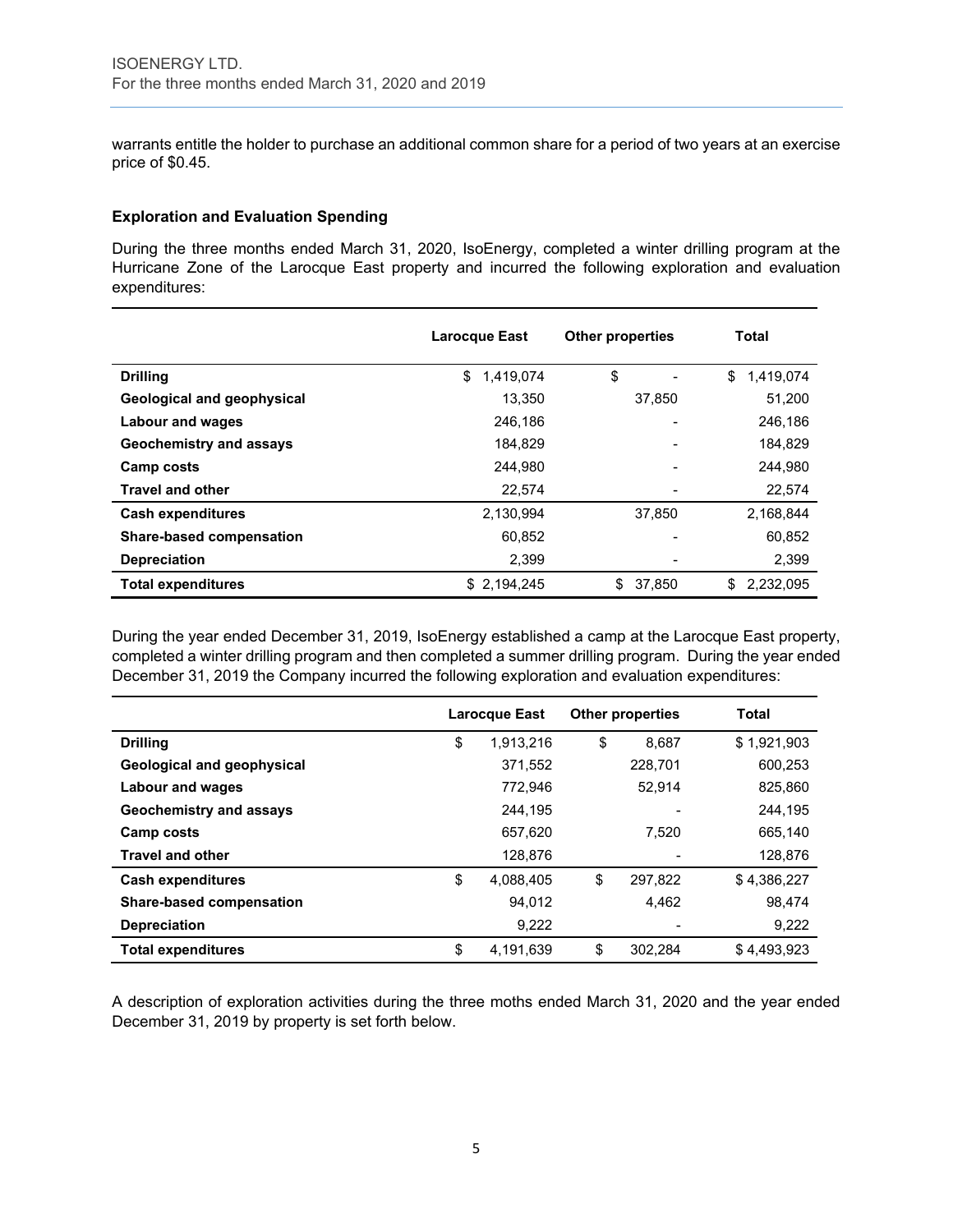# Larocque East

# *Winter 2020 – Drilling*

An originally planned 20 hole drilling program at the Larocque East property was expanded to 24 drill holes due to encouraging results at the Hurricane Zone. Utilizing two drills, the Company evaluated the potential to expand mineralization along-strike to the western property boundary with one rig and also evaluated the potential for additional mineralization well to the east of the current Hurricane zone footprint. Drilling toward the western property boundary was particularly successful, with thick and high-grade uranium mineralization intersected in several drill holes. Examples include drill holes LE20-34 (8.5 metres @ 33.9% U3O8), LE20-32A (8.5 metres @ 19.6% U3O8), LE20-40 (4.0 metres @ 20.5% U3O8), LE20-51 (7.5 metres  $@. 14.5\%$  U<sub>3</sub>O<sub>8</sub>), LE20-52 (7.5 metres  $@. 22.7\%$  U<sub>3</sub>O<sub>8</sub>) and LE20-53 (10.5 metres  $@. 11.7\%$  U<sub>3</sub>O<sub>8</sub>). The zone now measures at least 575 metres long, 40 metres across, and up to 11 metres thick. Most sections, including all of those on the higher-grade western end of the Hurricane zone footprint are open for expansion.

# *Summer 2019 - Drilling*

IsoEnergy completed a 17 hole, 7,600 metre program of core drilling at the Hurricane Zone in Larocque East to follow up on the positive results from the Winter 2019 drilling program.

Several of the drill holes intersected high-grade uranium mineralization including LE19-14B, LE19-16A, LE19-18, LE19-18C1, LE19-23, LE19-28 and LE19-29. The program successfully expanded the Hurricane zone to 500 metre long, 40 metre wide and up to 10m thick. The zone is still open in both strike directions and on most cross sections. Further, drill hole LE19-26 was completed as an under-cutting step-out hole 200 metre east of the zone. It intersected significant sandstone alteration and elevated uranium geochemistry on the western edge of a large DC-resistivity anomaly that extends for several kilometres to the east of the current footprint of the Hurricane zone.

# *Spring 2019 - DC-Resistivity Geophysical Surveying*

A program of DC-Resistivity ground geophysical surveying was completed during the period April to June, 2019. Approximately 54 line-km of surveying was completed on 20 survey lines spaced 200 metre apart covering the western half of the Larocque conductor system on the Larocque East property. The survey successfully tracked the Larocque conductor system east of the Hurricane zone and highlighted several areas with apparent sandstone breaches that may be indicative of enhanced sandstone alteration.

# *Winter 2019 - Drilling*

During the period January to March 2019, IsoEnergy completed a 5,046 metre, 12-hole drilling campaign on the Larocque East property. The program was designed to evaluate the potential for expansion of the Hurricane Zone mineralization discovered in the summer of 2018. The program was successful, as 11 of the 12 drill holes intersected significant uranium mineralization. Results included several high-grade intersections, including 3.5 metres  $@$  10.4%  $U_3O_8$  in drill hole LE19-02, 4.0 metres  $@$  3.8%  $U_3O_8$  in drill hole LE19-06, 4.5 metres  $@$  4.2% U<sub>3</sub>O<sub>8</sub> in drill hole LE19-09 and 8.5 metres  $@$  3.2% U<sub>3</sub>O<sub>8</sub> in drill hole LE19-12. The zone now extends at least 150 metres long and 38 metres wide and is up to 8.5 metres thick.

# East Rim and Full Moon Airborne Geophysical Surveying – Summer 2019

Two Versatile Time Domain Electromagnetic (VTEM-Plus) airborne geophysical surveys were carried out during the quarter ended September 30, 2019, one each at the East Rim and Full Moon properties. The surveying totaled 1,291 line-kilometres; 547 line-kilometres at Full Moon and 744 line-kilometres at East Rim.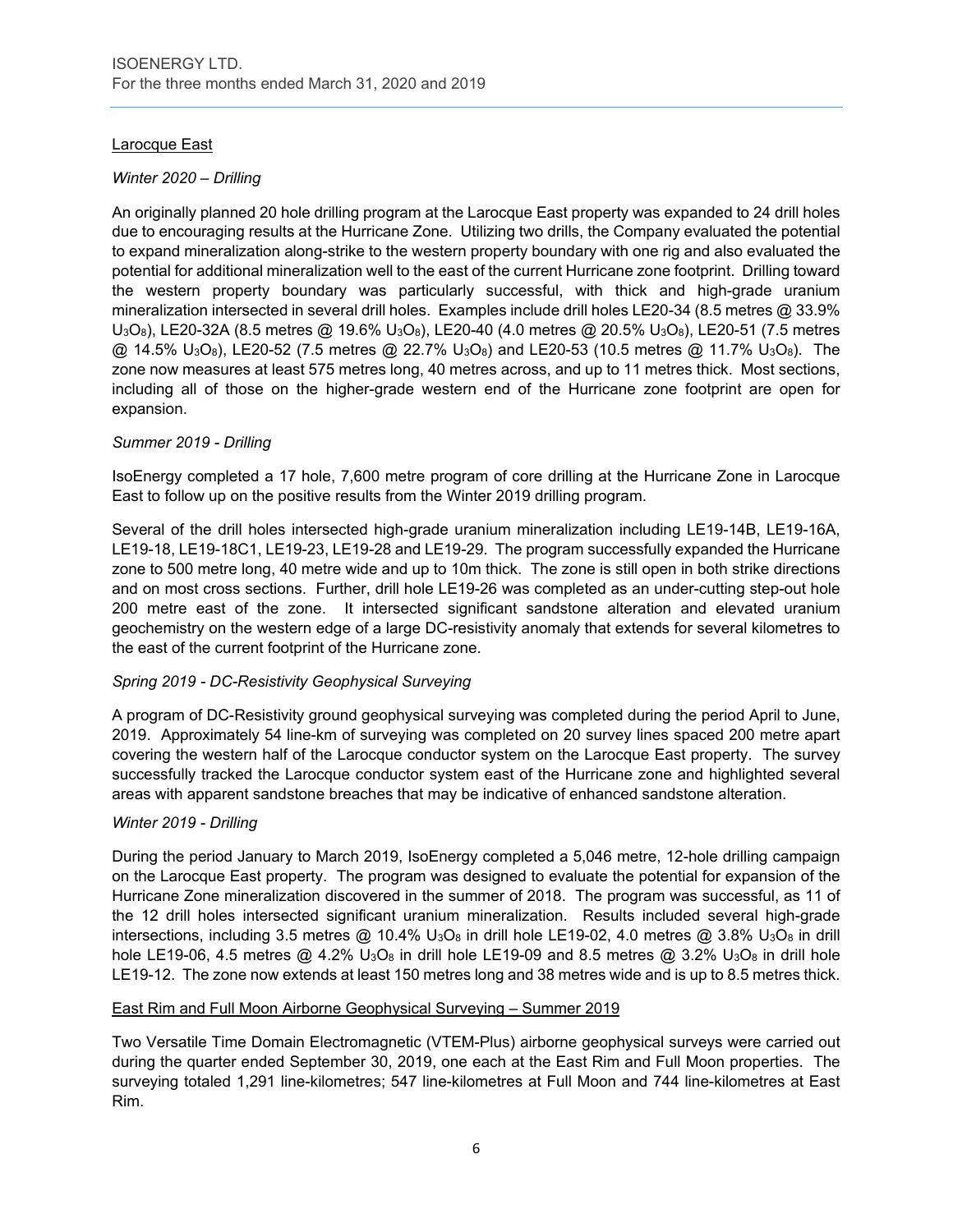# **Outlook**

The Company intends to actively explore all of its projects as and when funds permit. The nature and extent of further exploration on any of the Company's properties however will depend on the results of completed exploration activities, an assessment of its recently acquired properties and the Company's financial resources.

As of the date hereof, the Company's exploration priorities are the Larocque East, Geiger, Thorburn Lake and Radio properties.

A program of core drilling at the Hurricane Zone on the Larocque East property is tentatively planned for the summer 2020 drilling season. The program will focus on expansion of the higher-grade mineralization at the western end of the Hurricane zone. The scope and timing of the program has yet to be determined, as these may be impacted by the COVID-19 pandemic.

Several other exploration activities are planned in the future but are not currently scheduled due to the Company's current focus on the Hurricane Zone drilling at Larocque East. These activities include additional exploration drilling on several target areas at the Geiger property. Future work on the Thorburn Lake property will include follow-up drilling in the area of TBN17-23 and 27, drill evaluations of other geophysical anomalies generated in 2016 and geophysical anomalies generated by the survey recently completed in 2017. At Radio, additional drilling is required to continue to evaluate high priority geophysical targets on the property.

# **SELECTED FINANCIAL INFORMATION**

Management is responsible for the Interim Financial Statements referred to in this MD&A. The Audit Committee of the Company's Board of Directors has been delegated the responsibility to review the Interim Financial Statements and MD&A and make recommendations to the Company's Board. It is the Board which has final approval of the Interim Financial Statements and MD&A.

The Interim Financial Statements have been prepared in accordance with International Financial Reporting Standards ("**IFRS**") as issued by the International Accounting Standards Board ("**IASB**") and the International Financial Reporting Interpretations Committee ("**IFRIC**"). Based on the nature of the Company's activities, both presentation and functional currency is Canadian dollars.

The Company's Interim Financial Statements have been prepared in accordance with IAS 34, Interim Financial Reporting and should be read in conjunction with Iso's Annual Financial Statements, which have been prepared using IFRS applicable to a going concern, which assumes that the Company will be able to realize its assets and discharge its liabilities in the normal course of business for the foreseeable future. The ability of the Company to continue as a going concern is dependent on its ability to obtain financing and achieve future profitable operations.

# **Results of Operations**

During the three months ended March 31, 2020, the Company spent and capitalized \$2,263,293 of exploration costs to exploration and evaluation assets compared to \$4,493,646 in the year ended December 31, 2019. The costs of these activities are capitalized to exploration and evaluation assets and are described in the Discussion of Operations section above.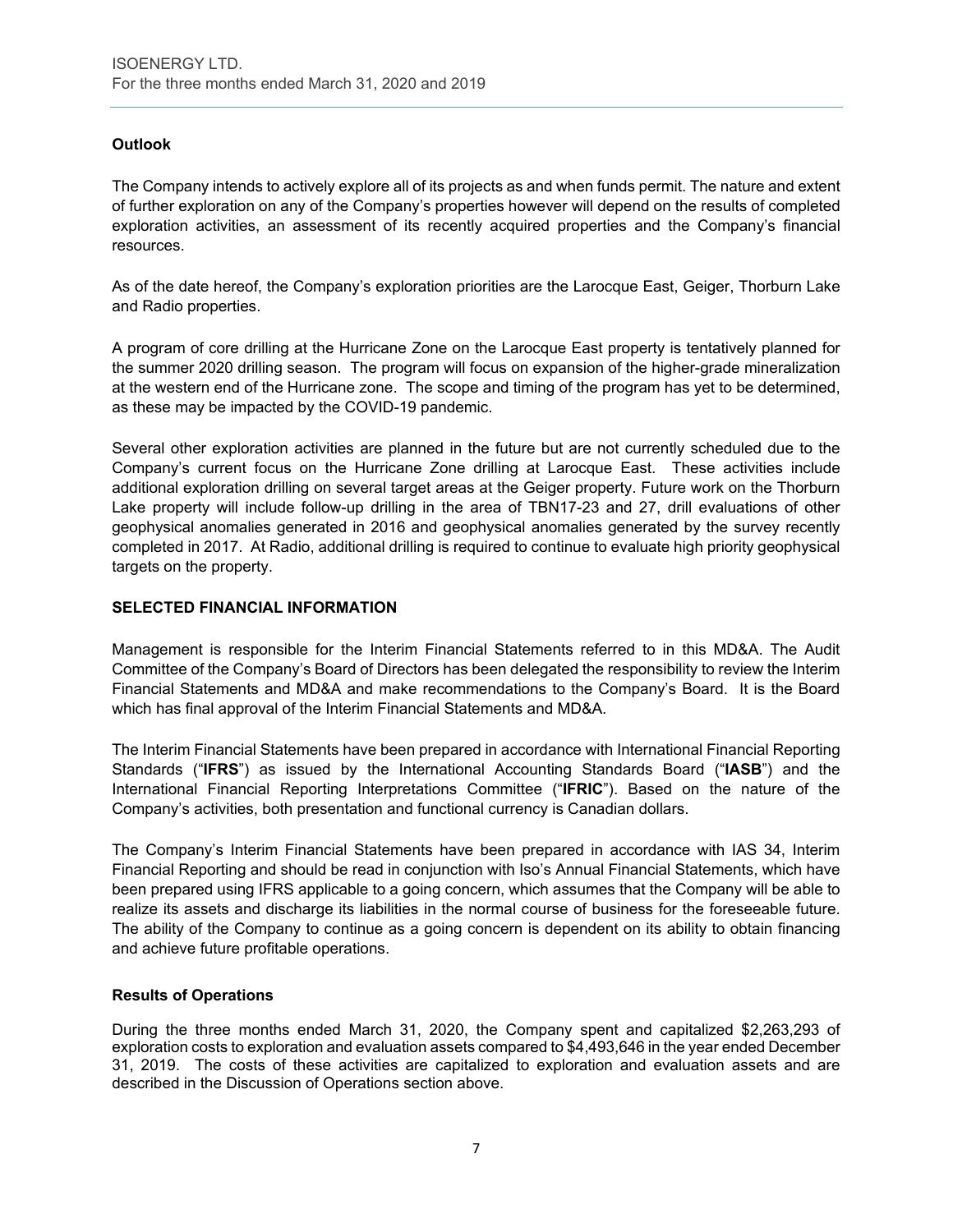The following financial data is derived from the Interim Financial Statements and should be read in conjunction with IsoEnergy's Interim Financial Statements.

|                                                     | For the three months ended March 31 |            |    |            |
|-----------------------------------------------------|-------------------------------------|------------|----|------------|
|                                                     |                                     | 2020       |    | 2019       |
| <b>General and administrative costs</b>             |                                     |            |    |            |
| Share-based compensation                            | \$                                  | 142,486    | \$ | 63,098     |
| Administrative salaries, contract and director fees |                                     | 176,515    |    | 161,636    |
| Investor relations                                  |                                     | 149,460    |    | 104,314    |
| Office and administrative                           |                                     | 38,211     |    | 46,444     |
| Professional and consultant fees                    |                                     | 59,173     |    | 60,488     |
| Travel                                              |                                     | 40,446     |    | 25,816     |
| Public company costs                                |                                     | 41,235     |    | 20,952     |
| Depreciation expense                                |                                     | 15,528     |    | 15,173     |
| Total general and administrative costs              |                                     | (663, 054) |    | (497, 921) |
| Interest income                                     |                                     | 22,549     |    | 17,952     |
| Interest on lease liability                         |                                     | (2,615)    |    | (3, 194)   |
| Rental income                                       |                                     | 7,576      |    | 7,576      |
| Loss from operations                                |                                     | (635, 544) |    | (475, 587) |
| Deferred income tax expense                         |                                     | (299, 219) |    | (77, 281)  |
| Loss and comprehensive loss                         | \$                                  | (934, 763) | \$ | (552, 868) |

During the three months ended March 31, 2020, the Company recorded a loss of \$934,763 compared to \$552,868 in the three months ended March 31, 2019. The increase in the loss in these periods was due primarily to an increase in the deferred tax expense and share-based compensation.

#### **General and administrative costs**

Share-based compensation charged to the statement of loss and comprehensive loss was \$142,486 in the three months ended March 31, 2020, compared to \$63,098 in the three months ended March 31, 2019. The share-based compensation expense is a non-cash charge calculated using the graded vesting method of the Black-Scholes values. Stock options granted to directors, consultants and employees vest over two years with the corresponding share-based compensation expense being recognized over this period. Variances in share-based compensation expense are expected from period to period depending on many factors, including whether options are granted in a period and whether options have fully vested or have been cancelled in a period. In the three months ended March 31, 2020 there were 1,735,000 options granted compared to nil options granted in the three months ended March 31, 2019.

Administrative salaries and directors' fees at \$176,515 for the three months ended March 31, 2020 were higher than the three months ended March 31, 2019 which were \$161,636. The increase is due to recording of the Employee Health Tax, not previously recorded. The tax is expected to be approximately \$20,000 per year.

Investor relations expenses were \$149,460 for the three months ended March 31, 2020 compared to \$104,314 in the three months ended March 31, 2019 and related primarily to costs incurred in communicating with existing and potential shareholders. The costs were generally higher in the three months ended March 31, 2020 due to increased investor relations activity in an improving uranium market and positive drilling results reported by the Company.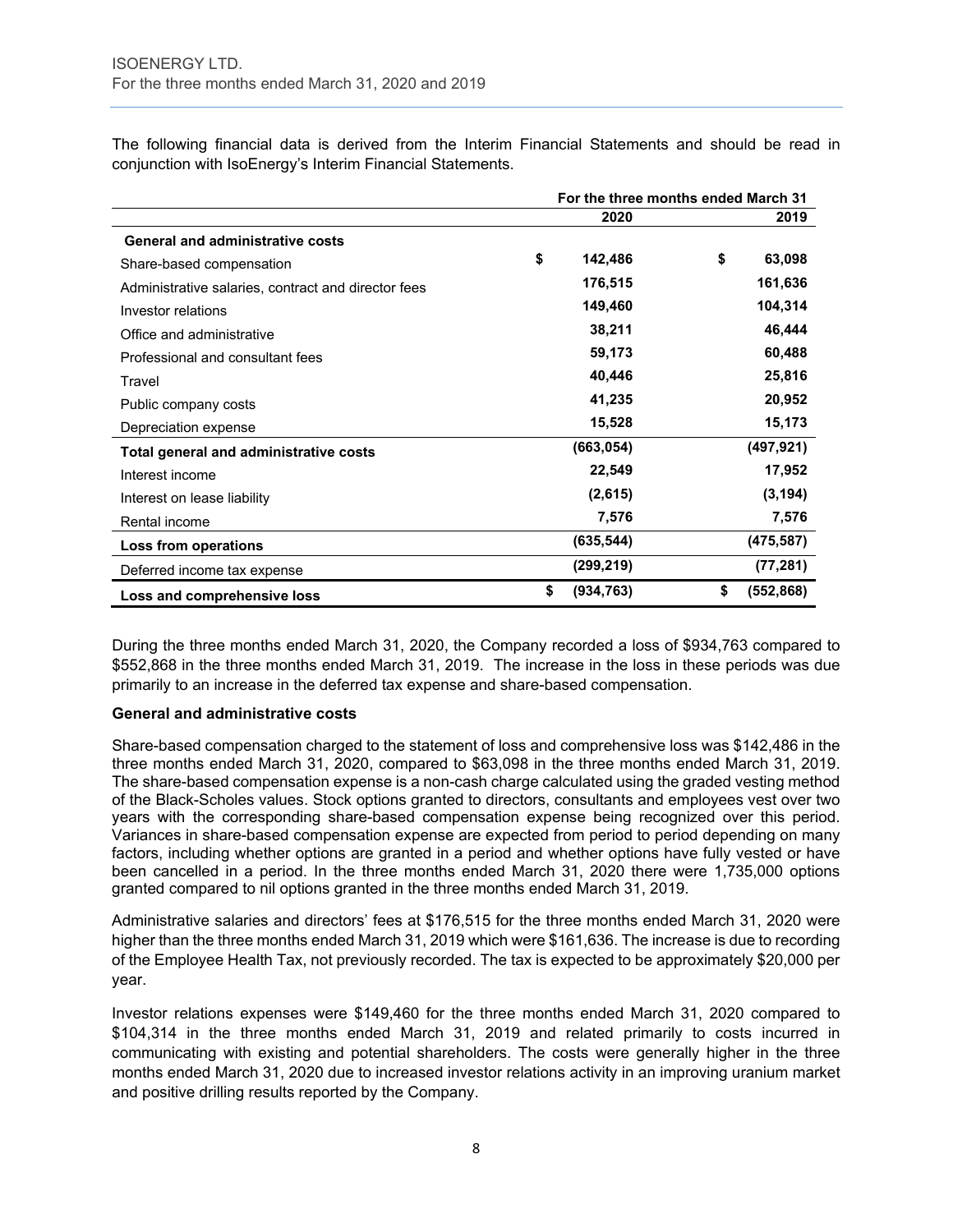Office and administrative expenses were \$38,211 for the three months ended March 31, 2020, compared to \$46,444 in the three months ended March 31, 2019, and consisted of office operating costs, Part XII.6 tax, and other general administrative costs. Other general administrative expenses included communication, professional membership dues, bank charges and staff training. The Part XII.6 tax in the three months ended March 31, 2020 was \$5,794, compared to \$9,547 in the three months ended March 31, 2019 and relates to a tax on flow through funds raised in the prior year but not yet spent.

Professional fees were \$59,173 for the three months ended March 31, 2020 compared to \$60,488 for the three months ended March 31, 2019, respectively. Professional fees consisted of legal fees related to the Company's business development activities, as well as accounting and tax fees related to regulatory filings. The amounts vary depending on the business development activities.

Travel expenses were \$40,446 for the three months ended March 31, 2020, compared to \$25,816 in the three months ended March 31, 2019, respectively. Travel expenses relate to business development and general corporate activities and amounts vary depending on projects and activities being undertaken.

Public company costs were \$41,235 for the three months ended March 31, 2020, compared to \$20,952 in the three months ended March 31, 2019, and consisted primarily of costs associated with the Company's continuous disclosure obligations, listing fees, transfer agent costs, press releases and other shareholder communications. Costs were higher in the three months ended March 31, 2020 due to an increase in press releases on the back of the winter drilling program.

Depreciation expense was \$15,528 in the three months ended March 31, 2020, respectively compared to \$15,173 in the three months ended March 31, 2019 and relates primarily to the right-of-use asset, which is an office lease that was valued at \$259,512 on adoption of IFRS 16 and is being depreciated over the life of the lease.

# **Other items**

The Company recorded interest income of \$22,549 in the three months ended March 31, 2020, compared to \$17,952 in the three months ended March 31, 2019 which represents interest earned on cash balances. The amounts were higher in the three months ended March 31, 2020 due to higher cash balances held.

Interest expense on lease liability was \$2,615 for the three months ended March 31, 2020, compared to \$3,194 in the three months ended March 31, 2019 and relates to the lease liability.

IsoEnergy recognized rental income of \$7,576 in the three months ended March 31, 2020 compared to \$7,576 in the three months ended March 31, 2019. The Company leases a portion of its office space to another company.

The Company raises some of its funds through the issuance of flow-through shares. Based on Canadian tax law, the Company is required to spend this amount on eligible exploration expenditures by December 31 of the year after the shares are issued. The premium received for each flow-through share, which is the price received for the flow-through share in excess of the market price of an ordinary share, is recorded as a flow-through share premium liability. The liability is subsequently reduced when the required exploration expenditures are made, and accordingly, a recovery of flow-through premium is then recorded as a deferred tax benefit. As of March 31, 2020, the Company is obligated to spend \$1,286,000 on eligible exploration expenditures by the end of 2020.

The Company records a deferred tax recovery or expense which is comprised of a recovery on losses recognized in the period and the release of flow-through share premium liability which is offset by the renunciation of flow-through share expenditures to shareholders. In the three months ended March 31, 2020, this resulted in an expense of \$299,219 compared to \$77,281 in the three months ended March 31,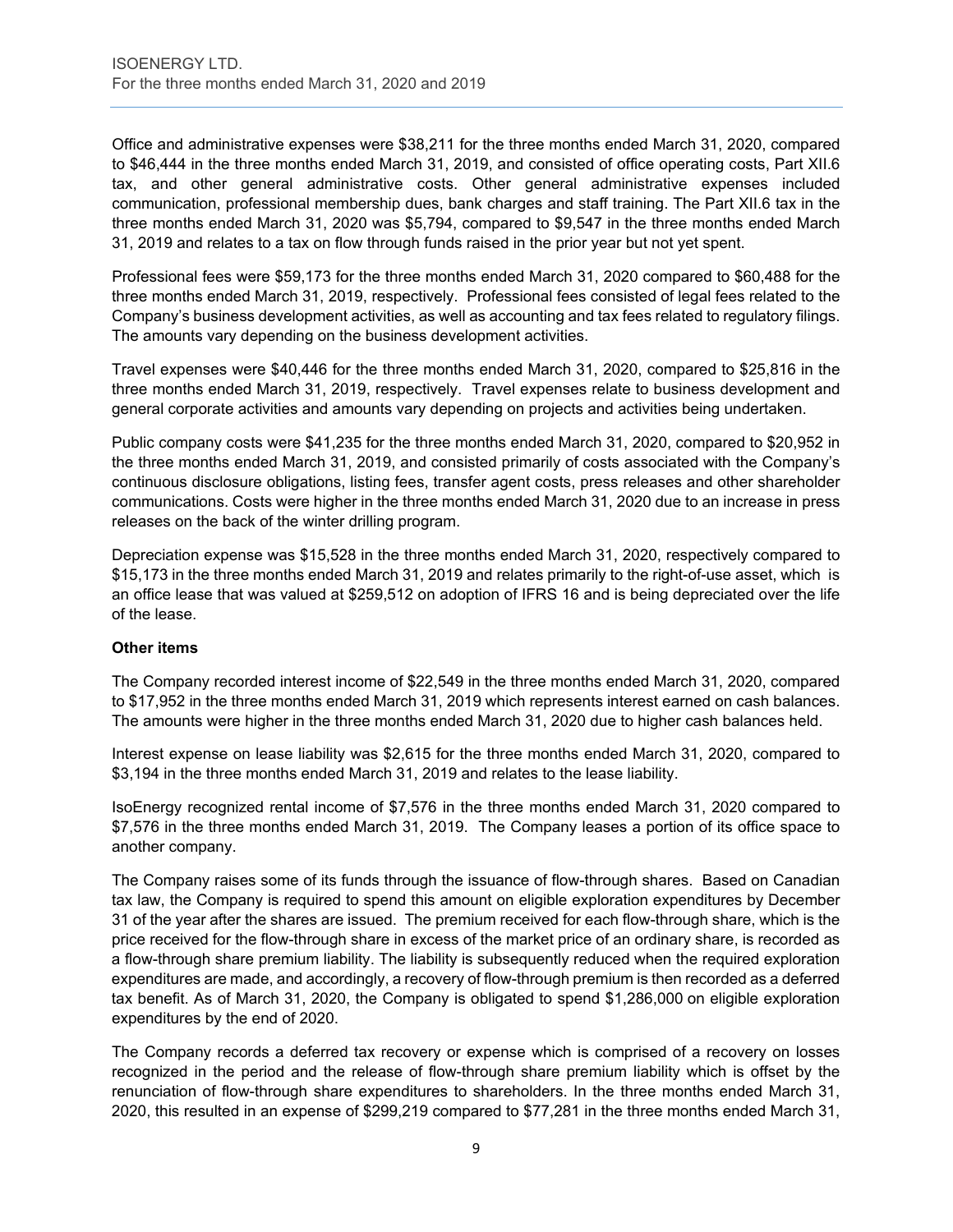2019, due primarily to the higher flow-through share renunciation in 2020. In the three months ended March 31, 2020 the Company renounced flow-through share expenditures of \$2,126,288 compared to \$1,411,684 in the three months ended March 31, 2019.

|                                                 | For the three months ended March 31 |                |  |
|-------------------------------------------------|-------------------------------------|----------------|--|
|                                                 | 2020                                | 2019           |  |
| Deferred income taxes related to operations     | (133, 126)                          | (11.372)<br>s. |  |
| Flow-through renunciation                       | 574.098                             | 381,155        |  |
| Release of flow-through share premium liability | (141,753)                           | (192, 502)     |  |
| Deferred income tax expense                     | 299.219                             | 77.281         |  |

#### **Financial Position**

The following financial data is derived from the Interim and Annual Financial Statements and should be read in conjunction with IsoEnergy's Interim and Annual Financial Statements.

|                                   |    | March 31, 2020 |     | December 31, 2019 |   | December 31, 2018 |
|-----------------------------------|----|----------------|-----|-------------------|---|-------------------|
| Exploration and evaluation assets |    | \$50,230,181   |     | \$47,966,888      |   | \$43,473,242      |
| <b>Total assets</b>               |    | \$54,533,278   |     | \$55,004,153      |   | \$50,070,779      |
| Total current liabilities         | S  | 480.878        | S   | 649.602           | S | 816,756           |
| Total non-current liabilities     | \$ | 1.294.512      | S   | 867.552           | S | 199.366           |
| Working capital <sup>(1)</sup>    | S. | 3.684.509      | \$. | 6,373,779         | S | 6,293,701         |
| Cash dividends declared per share |    | Nil            |     | Nil               |   | Nil               |

(1) Working capital is defined as current assets less accounts payable and accrued liabilities and the current portion of the lease liability. The working capital at March 31, 2020 and December 31, 2019 is after deducting the current lease liability of \$66,745 related to the adoption of IFRS 16 which was not on the balance sheet in periods prior to adoption of IFRS 16 on January 1, 2019.

During the three months ended March 31, 2020, exploration and evaluation assets increased by \$2,263,293 (December 31, 2019 - \$4,493,646) due to expenditures and property acquisitions. See "Discussion of Operations" above.

# **SUMMARY OF QUARTERLY RESULTS**

The following information is derived from the Company's financial statements prepared in accordance with IFRS applicable to interim financial reporting including IAS 34. The information below should be read in conjunction with the Company's Interim and Annual financial statements for each of the past seven quarters.

Consistent with the preparation and presentation of the Annual Financial Statements, these unaudited quarterly results are presented in Canadian dollars.

|                                            | March.<br>31.2020 | Dec. 31,<br>2019 | Sept. 30,<br>2019 | <b>June 30.</b><br>2019 | March 31,<br>2019 | Dec. 31,<br>2018 | Sept. 30,<br>2018 | <b>June 30.</b><br>2018 |
|--------------------------------------------|-------------------|------------------|-------------------|-------------------------|-------------------|------------------|-------------------|-------------------------|
| Revenue                                    | Nil               | Nil              | Nil               | Nil                     | Nil               | Nil              | Nil               | Nil                     |
| Loss                                       | $($ \$934.763)    | (S539.873)       | $($ \$619.010)    | (S450.514)              | $($ \$552.868)    | (\$525,160)      | (S518.694)        | $($ \$255.136)          |
| <b>Basic and diluted loss</b><br>per share | (\$0.01)          | (\$0.01)         | (\$0.01)          | (S0.01)                 | $(\$0.01)$        | (\$0.01)         | (\$0.01)          | (\$0.01)                |

IsoEnergy does not derive any revenue from its operations. Its primary focus is the acquisition, exploration and evaluation of mineral properties. As a result, the loss per period has fluctuated depending on the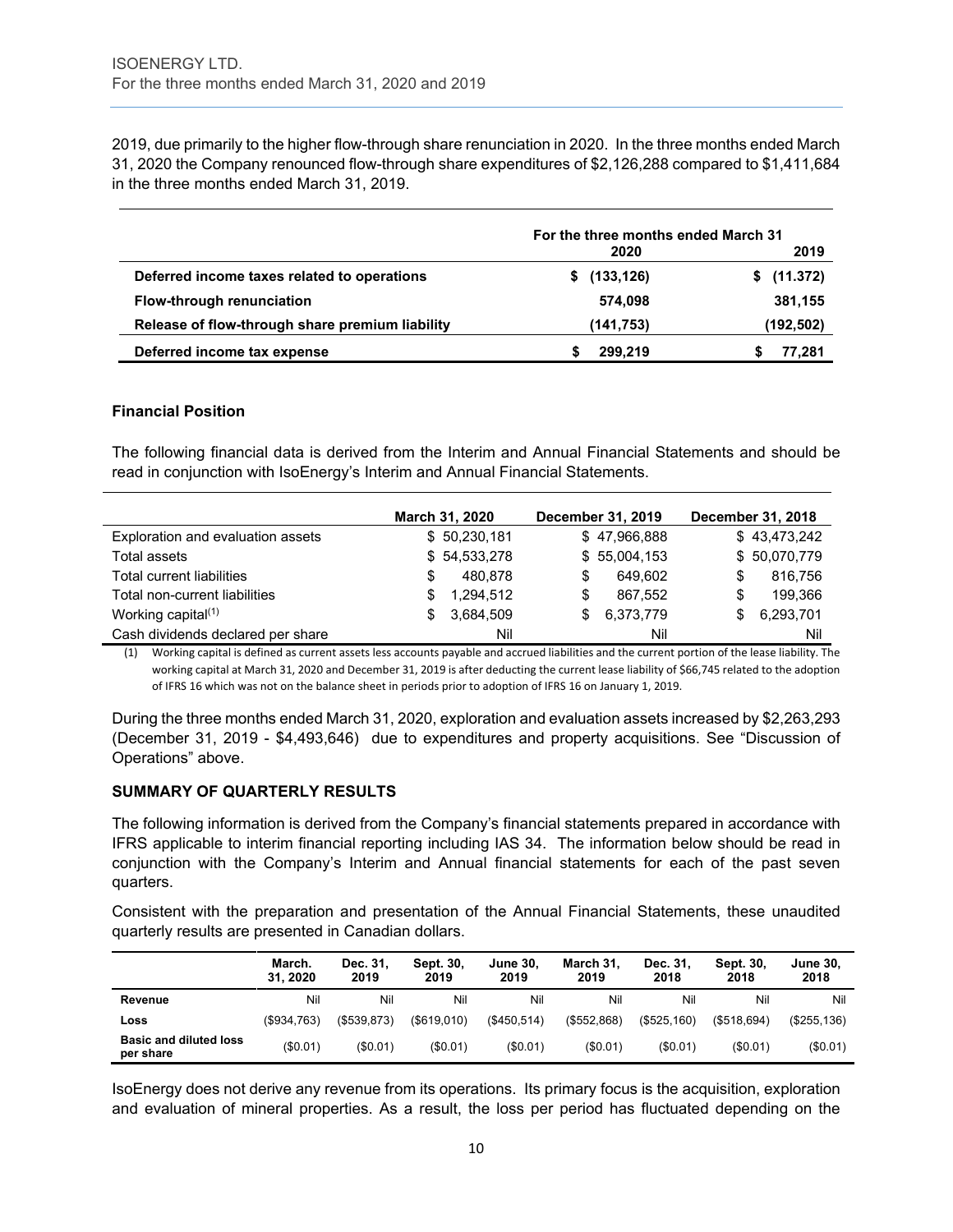Company's activity level and periodic variances in certain items. Quarterly periods are therefore not comparable.

# **LIQUIDITY AND CAPITAL RESOURCES**

IsoEnergy has no revenue-producing operations, earns only minimal interest income on cash, and is expected to have recurring operating losses. As at March 31, 2020, the Company had an accumulated deficit of \$9,957,650.

The Company has raised funds through the issuance of flow-through shares. Based on Canadian tax law, the Company is required to spend this amount on eligible exploration expenditures by December 31 of the year after the year in which the shares were issued. As of March 31, 2020, the Company is obligated to spend \$1,286,000 on eligible exploration expenditures by the end of 2020.

As at the date of this MD&A, the Company has approximately \$3.4 million in cash and \$3.4 million in working capital.

The ability of the Company to continue as a going concern is dependent on its ability to obtain financing and achieve future profitable operations.

The Company's properties are in good standing with the applicable governmental authority until between August, 2020 and August, 2042 and the Company does not have any contractually imposed expenditure requirements.

Management will determine whether to accept any offer to finance weighing such things as the financing terms, the results of exploration, the Company's share price at the time and current market conditions, among others. Circumstances that could impair the Company's ability to raise additional funds include general economic conditions, the price of uranium and the other factors set forth under "Risk Factors" below and above under "Industry and Economic Factors that May Affect the Business". A failure to obtain financing as and when required could require the Company to further reduce its exploration and corporate activity levels.

The Company has not paid any dividends and management does not expect that this will change in the near future.

Working capital is held almost entirely in cash, significantly reducing any liquidity risk of financial instruments held by IsoEnergy.

#### **OFF-BALANCE SHEET ARRANGEMENTS**

The Company had no off-balance sheet arrangements as at March 31, 2020 or as at the date hereof.

# **TRANSACTIONS WITH RELATED PARTIES**

Except as noted below, the only transactions between the Company and related parties are transactions between the Company and its key management personnel. Key management personnel include those persons having authority and responsibility for planning, directing and controlling the activities of the Company as a whole. The Company has determined that key management personnel consists of executive and non-executive members of the Company's Board of Directors and corporate officers.

Key management personnel include those persons having authority and responsibility for planning, directing and controlling the activities of the Company as a whole. The Company has determined that key management personnel consists of executive and non-executive members of the Company's Board of Directors and corporate officers.

Remuneration attributed to key management personnel is summarized as follows: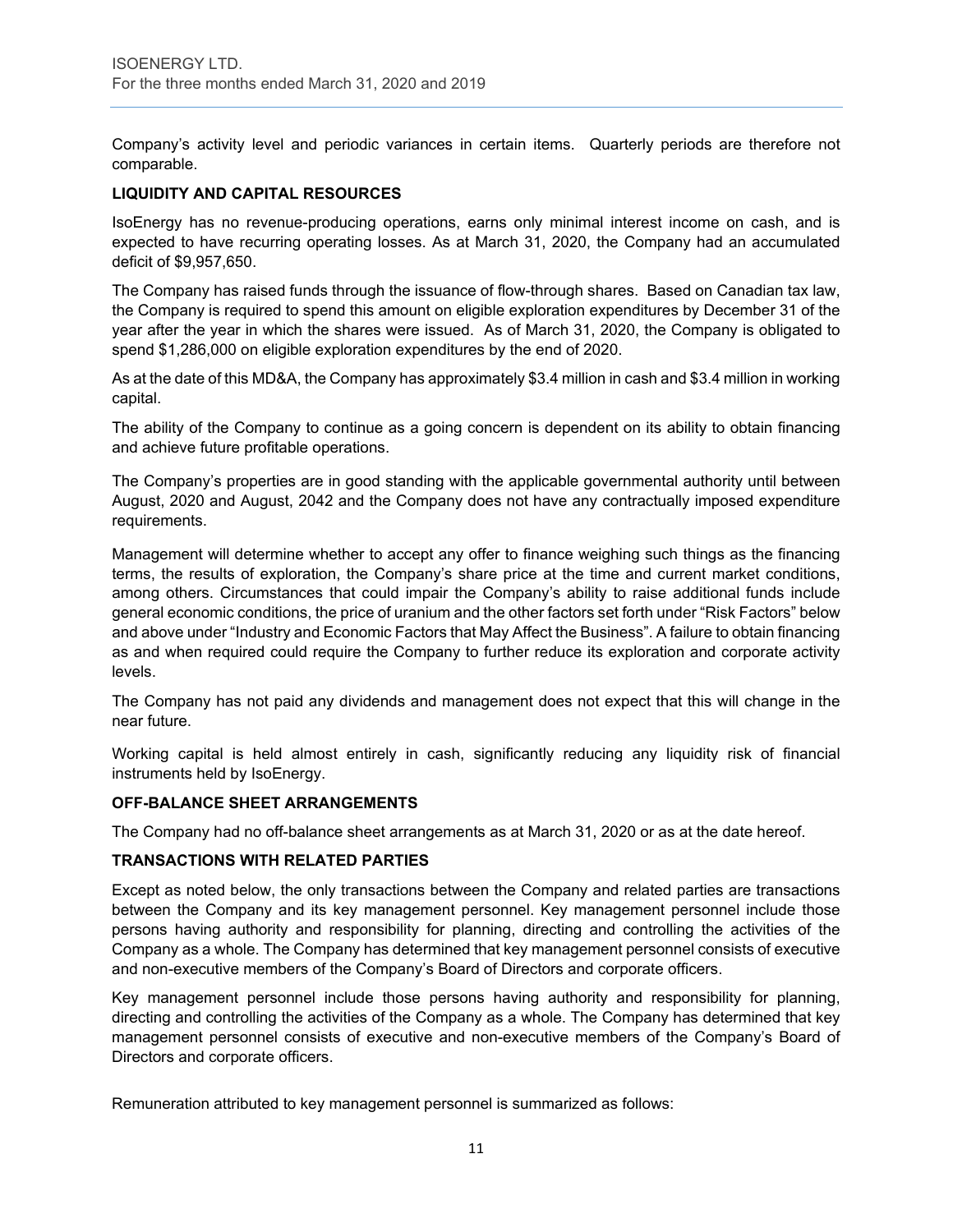| Three months ended March 31, 2020                           | <b>Short term</b><br>compensation | Share-based<br>compensation |         |     | Total   |
|-------------------------------------------------------------|-----------------------------------|-----------------------------|---------|-----|---------|
| Expensed in the statement of loss and<br>comprehensive loss | 135.897                           | S.                          | 107.994 | SS. | 243.891 |
| Capitalized to exploration and evaluation assets            | 103.103                           |                             | 32.814  |     | 135,917 |
|                                                             | 239,000                           |                             | 140.808 |     | 379.808 |

| Three months ended March 31, 2019                           | <b>Short term</b><br>compensation | Share-based<br>compensation | Total          |
|-------------------------------------------------------------|-----------------------------------|-----------------------------|----------------|
| Expensed in the statement of loss and<br>comprehensive loss | 129,852<br>\$.                    | 57.451                      | 187,303<br>\$. |
| Capitalized to exploration and evaluation assets            | 98,330                            | 9.816                       | 108,146        |
|                                                             | 228,182                           | 67.267                      | 295.449        |

As of March 31, 2020, \$nil (December 31, 2019 – \$34,500) was included in accounts payable and accrued liabilities owing to directors and officers for compensation.

On December 9, 2019, NexGen acquired 7,371,858 Units of the Company.

The Company charges office lease and administrative expenditures to NxGold, a company with officers and directors in common. During the three months ended March 31, 2020, office lease and administrative expenditures charged to NxGold amounted to \$26,533 (2019 – \$26,533). At March 31, 2020, NxGold owes IsoEnergy nil (December 31, 2019 – \$8,844).

# **OUTSTANDING SHARE DATA**

The authorized capital of IsoEnergy consists of an unlimited number of common shares. As of May 6, 2020, there were 84,273,589 common shares outstanding and 8,155,000 stock options outstanding, each entitling the holder to purchase one common share of IsoEnergy at the prices set forth below.

Stock options outstanding at May 6, 2020 together with the expiry date and exercise price thereof are set forth below:

|                   | Exercise price | Number of options | Exercise price per |                   |
|-------------------|----------------|-------------------|--------------------|-------------------|
| Number of options | per option     | exercisable       | option             | Expiry date       |
| 3,100,000         | \$1.00         | 3,100,000         | \$1.00             | October 25, 2021  |
| 100,000           | \$1.00         | 100,000           | \$1.00             | October 24, 2021  |
| 250,000           | \$1.00         | 250,000           | \$1.00             | January 4, 2022   |
| 50,000            | \$1.00         | 50,000            | \$1.00             | May 25, 2022      |
| 400.000           | \$0.57         | 400,000           | \$ 0.57            | January 8, 2023   |
| 1,120,000         | \$0.36         | 759,994           | \$0.36             | July 30, 2023     |
| 1,300,000         | \$0.42         | 883,331           | \$0.42             | December 28, 2023 |
| 100,000           | \$0.50         | 75,000            | \$0.50             | June 5, 2024      |
| 1,735,000         | \$0.385        | 574.165           | \$0.385            | January 24, 2025  |
| 8,155,000         | \$0.66         | 6,192,490         | \$0.75             |                   |

Warrants outstanding at May 6, 2020 together with the expiry date and exercise price thereof are set forth below: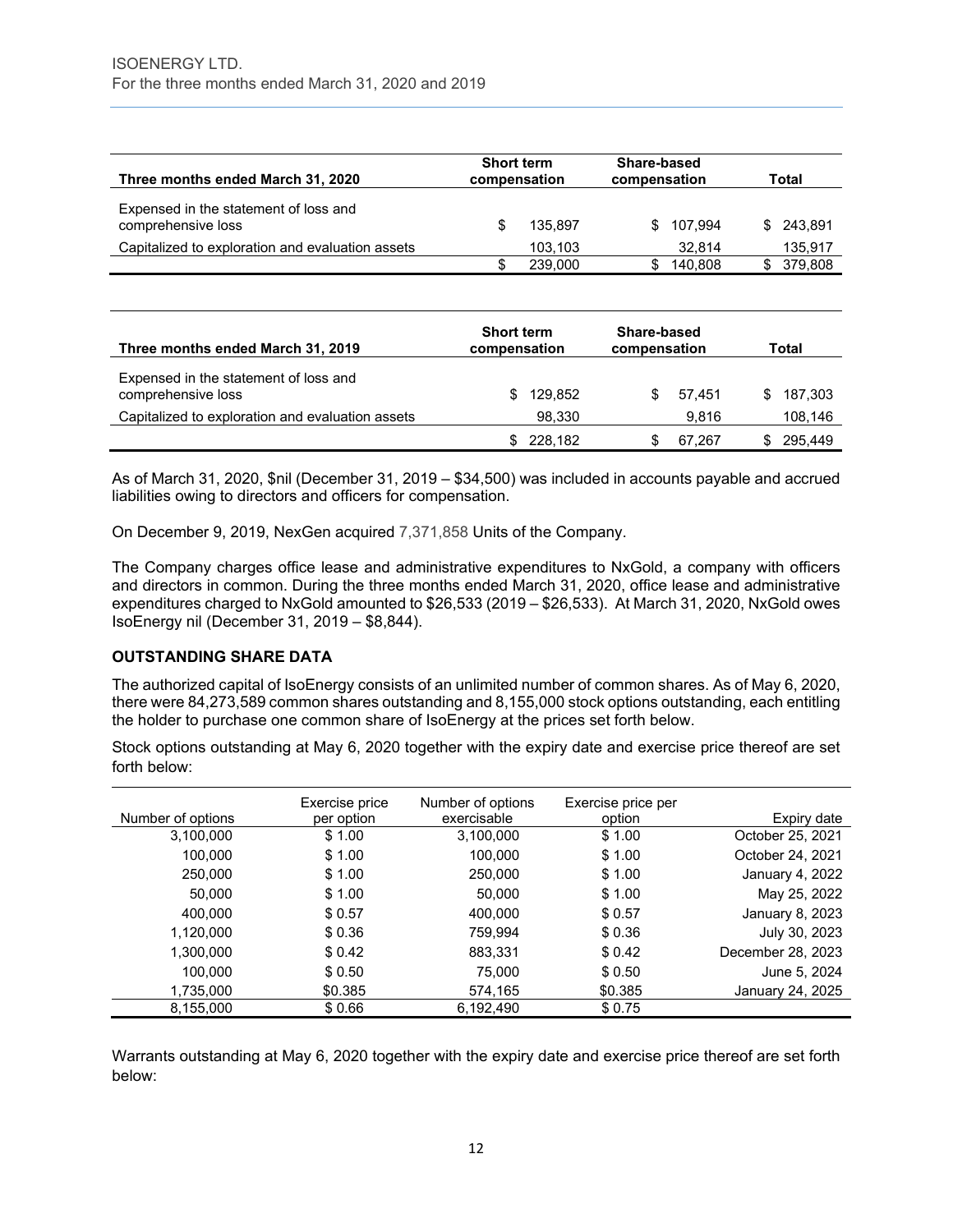|                    | Exercise price per |                   |
|--------------------|--------------------|-------------------|
| Number of warrants | share              | Date<br>Expiry    |
| 4,028,429          | \$0.60             | December 3, 2021  |
| 466.680            | \$0.45             | December 3, 2021  |
| 2,400,260          | \$0.60             | April 19, 2021    |
| 478,685            | \$0.38             | December 20, 2020 |
| 7.374.054          | 0.58               |                   |

# **CAPITAL MANAGEMENT**

The Company manages its capital structure and adjusts it, based on the funds available to the Company, in order to support the acquisition, exploration and evaluation of assets. The Board does not impose quantitative return on capital criteria for management, but rather relies on the expertise of the Company's management to sustain the future development of the business.

In the management of capital, the Company considers all types of equity and is dependent on third party financing, whether through debt, equity, or other means. The properties in which the Company currently has an interest are in the exploration stage. As such the Company, has historically relied on the equity markets to fund its activities. The Company will continue to assess new properties and seek to acquire an interest in additional properties if it determines that there is sufficient geologic or economic potential and if it has adequate financial resources to do so.

Although the Company has been successful in raising funds to date, there is no assurance that the Company will be successful in obtaining required financing in the future or that such financing will be available on terms acceptable to the Company.

Management reviews its capital management approach on an ongoing basis and believes that this approach, given the relative size of the Company, is reasonable. The Company is not subject to externally imposed capital requirements. There were no changes in the Company's approach to capital management during the period.

# **FINANCIAL INSTRUMENTS**

The Company's financial instruments consist of cash, amounts receivable, accounts payable and accrued liabilities.

The fair values of the Company's financial instruments approximate their carrying value, due to their shortterm maturities or liquidity. The Company's cash and amounts receivable are initially recorded at fair value and subsequently at amortized cost with accrued interest recorded in accounts receivable.

# **Financial instrument risk exposure**

As at March 31, 2020, the Company's financial instrument risk exposure and impact thereof on the Company's financial instruments is summarized below:

# (a) **Credit Risk**

Credit risk is the risk that one party to a financial instrument will fail to discharge an obligation and cause the other party to incur a financial loss. As at March 31, 2020, the Company has cash on deposit with a large Canadian bank. Credit risk is concentrated as a significant amount of the Company's cash and cash equivalents is held at one financial institution. Management believes the risk of loss to be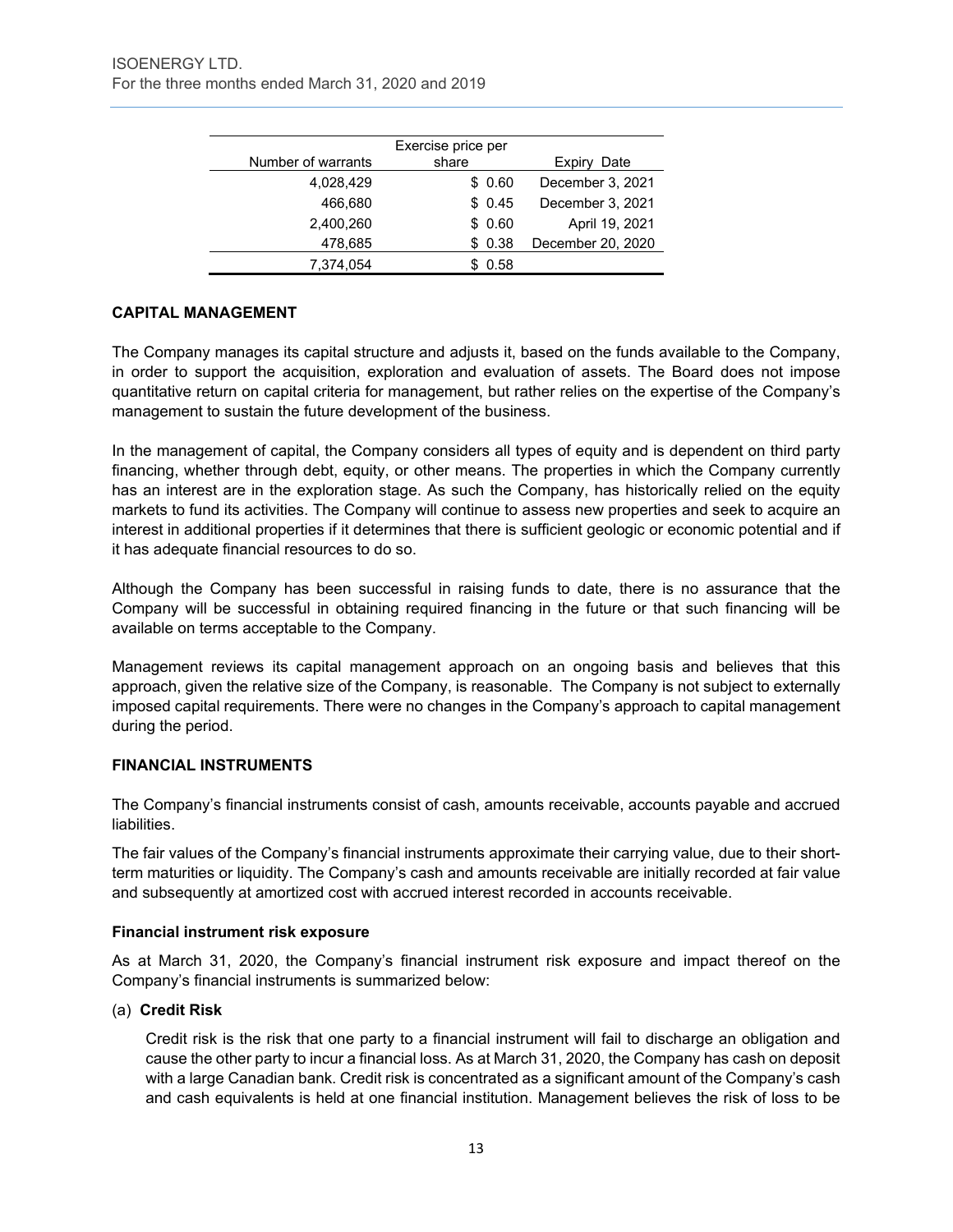remote. The Company's amounts receivable consists of input tax credits receivable from the Government of Canada and interest accrued on cash equivalents. Accordingly, the Company does not believe it is subject to significant credit risk.

#### (b) **Liquidity Risk**

Liquidity risk is the risk that an entity will encounter difficulty in raising funds to meet its obligations under financial instruments. The Company manages liquidity risk by maintaining sufficient cash balances. Liquidity requirements are managed based on expected cash flows to ensure that there is sufficient capital to meet short-term obligations. As at March 31, 2020, the Company had a working capital balance of \$3,684,509, including cash of \$3,722,561.

#### (c) **Market Risk**

Market risk is the risk of loss that may arise from changes in market factors such as interest rates, foreign exchange rates and commodity and equity prices.

#### (i) **Interest Rate Risk**

Interest rate risk is the risk that the future cash flows from a financial instrument will fluctuate due to changes in market interest rates. The Company holds its cash in bank accounts that earn variable interest rates. Due to the short-term nature of these financial instruments, fluctuations in market rates do not have a significant impact on the estimated fair value of the Company's cash and cash equivalent balances as of March 31, 2020.

# (ii) **Foreign Currency Risk**

The functional currency of the Company is the Canadian dollar. Currency transaction risk and currency translation risk is the risk that fluctuations of the Canadian dollar in relation to other currencies may impact the fair value of financial assets, liabilities and operating results. As of March 31, 2020, the Company had no financial assets and liabilities that were subject to currency translation risk. The Company maintains a Canadian dollar bank account in Canada.

# (iii) **Price Risk**

The Company is exposed to price risk with respect to commodity and equity prices. Equity price risk is defined as the potential adverse impact of movements in individual equity prices or general movements in the level of the stock market on the Company's financial performance. Commodity price risk is defined as the potential adverse impact of commodity price movements and volatilities on financial performance and economic value. Future declines in commodity prices may impact the valuation of long-lived assets. The Company closely monitors the commodity prices of uranium, individual equity movements, and the stock market.

# **RISK FACTORS**

The operations of the Company are speculative due to the high-risk nature of its business which is the exploration of mineral properties. For a comprehensive list of the risks and uncertainties facing the Company, please see "Risk Factors" in the Company's MD&A for the year ended December 31, 2019 and the "Industry and Economic Factors that May Affect the Business" included above the Overall Performance section of this MD&A. These are not the only risks and uncertainties that IsoEnergy faces. Additional risks and uncertainties not presently known to the Company or that the Company currently considers immaterial may also impair its business operations. These risk factors could materially affect the Company's future operating results and could cause actual events to differ materially from those described in forward-looking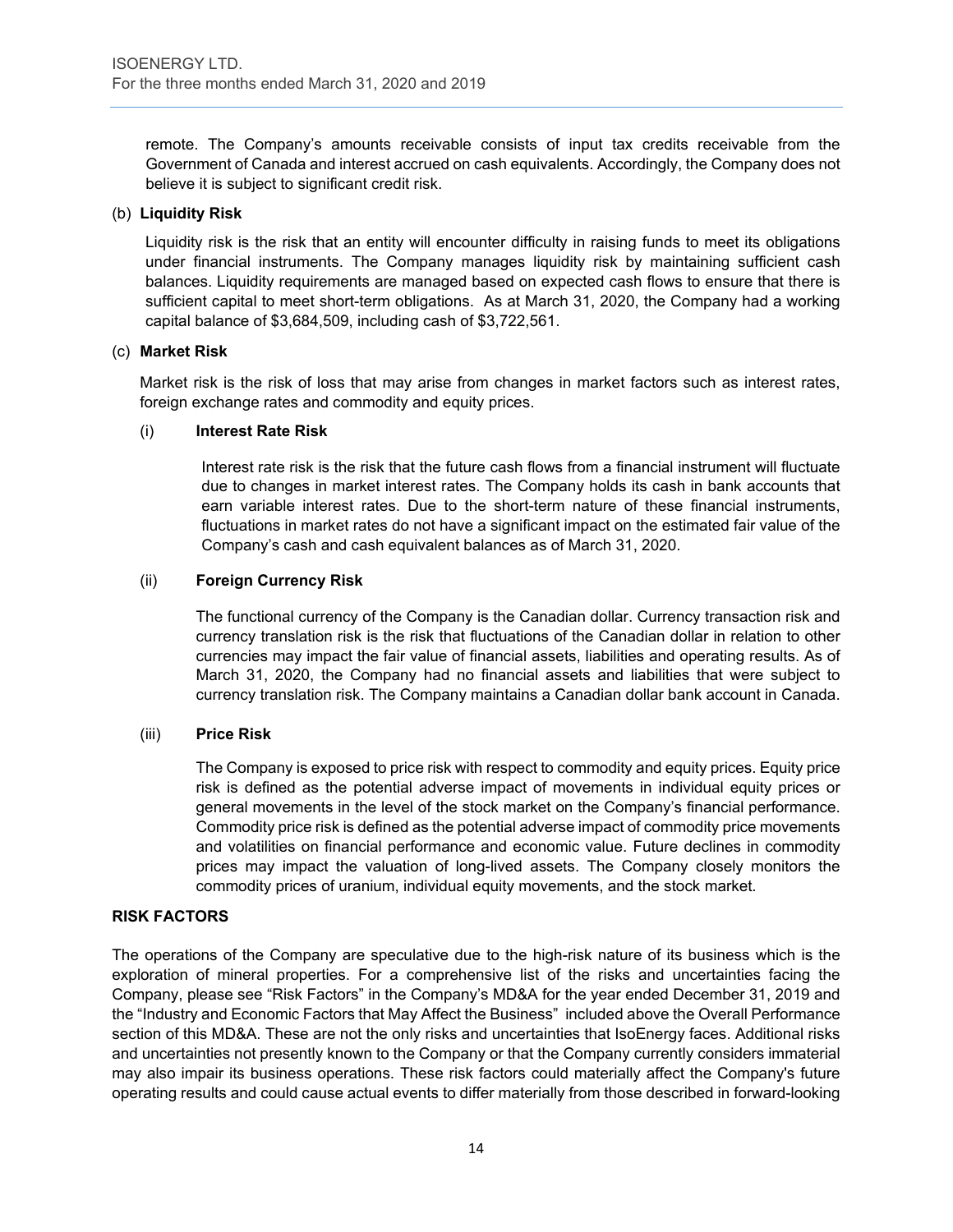statements relating to the Company.

During March 2020, several measures have been implemented in Canada and the rest of the world in response to the increased impact from novel coronavirus (COVID-19). The Company continues to operate our business at this time. While the impact of COVID-19 is expected to be temporary, the current circumstances are dynamic and the impacts of COVID-19 on our business operations cannot be reasonably estimated at this time and we anticipate this could have an adverse impact on our business, results of operations, financial position and cash flows in 2020.

# **SEGMENT INFORMATION**

The Company operates in one reportable segment, being the acquisition, exploration and development of uranium properties. All of the Company's non-current assets are located in Canada.

# **ADDITIONAL DISCLOSURE FOR VENTURE ISSUERS WITHOUT SIGNIFICANT REVENUE**

Additional disclosure concerning IsoEnergy 's general and administrative expenses and exploration and evaluation expenses and assets is set forth above under "*Results of Operations*" and in the Company's statement of loss and comprehensive loss contained in its Interim Financial Statements for the three months ended March 31, 2020 and 2019, which is available on IsoEnergy 's website or on its profile at [www.sedar.com.](http://www.sedar.com/)

# **NOTE REGARDING FORWARD-LOOKING INFORMATION**

*This MD&A contains "forward-looking statements" (also referred to as "forward-looking information") within the meaning of applicable Canadian securities legislation. All statements, other than statements of historical*  facts, included in this MD&A that address activities, events or developments that IsoEnergy expects or *anticipates will or may occur in the future, including, without limitation, statements about the future exploration activities; sources, and proposed uses, of funds; capital and operating cost estimates, including general and administrative expenses; expectations regarding the ability to raise capital for future activities; and other such matters are forward-looking statements. When used in this MD&A, the words "estimate", "plan", "anticipate", "expect", "intend", "believe" and similar expressions are intended to identify forwardlooking statements.* 

*Forward-looking information and statements are based on the then current expectations, beliefs, assumptions, estimates and forecasts about IsoEnergy 's business and the industry and markets in which it operates. Forward-looking information and statements are made based upon certain assumptions and other important factors that could cause the actual results, performances or achievements of IsoEnergy to be materially different from future results, performances or achievements expressed or implied by such information or statements. Such information and statements are based on numerous assumptions*  including, among others, that the results of planned exploration activities are as anticipated, the price of *uranium, the anticipated cost of planned exploration activities, that general business and economic conditions will not change in a material adverse manner, that financing will be available if and when needed on reasonable terms and that third party contractors, equipment, supplies and governmental and other approvals required to conduct IsoEnergy 's planned exploration activities will be available on reasonable terms and in a timely manner.* 

*Forward-looking information and statements involve known and unknown risks, uncertainties and other factors which may cause the actual results, performance or achievements of IsoEnergy to be materially*